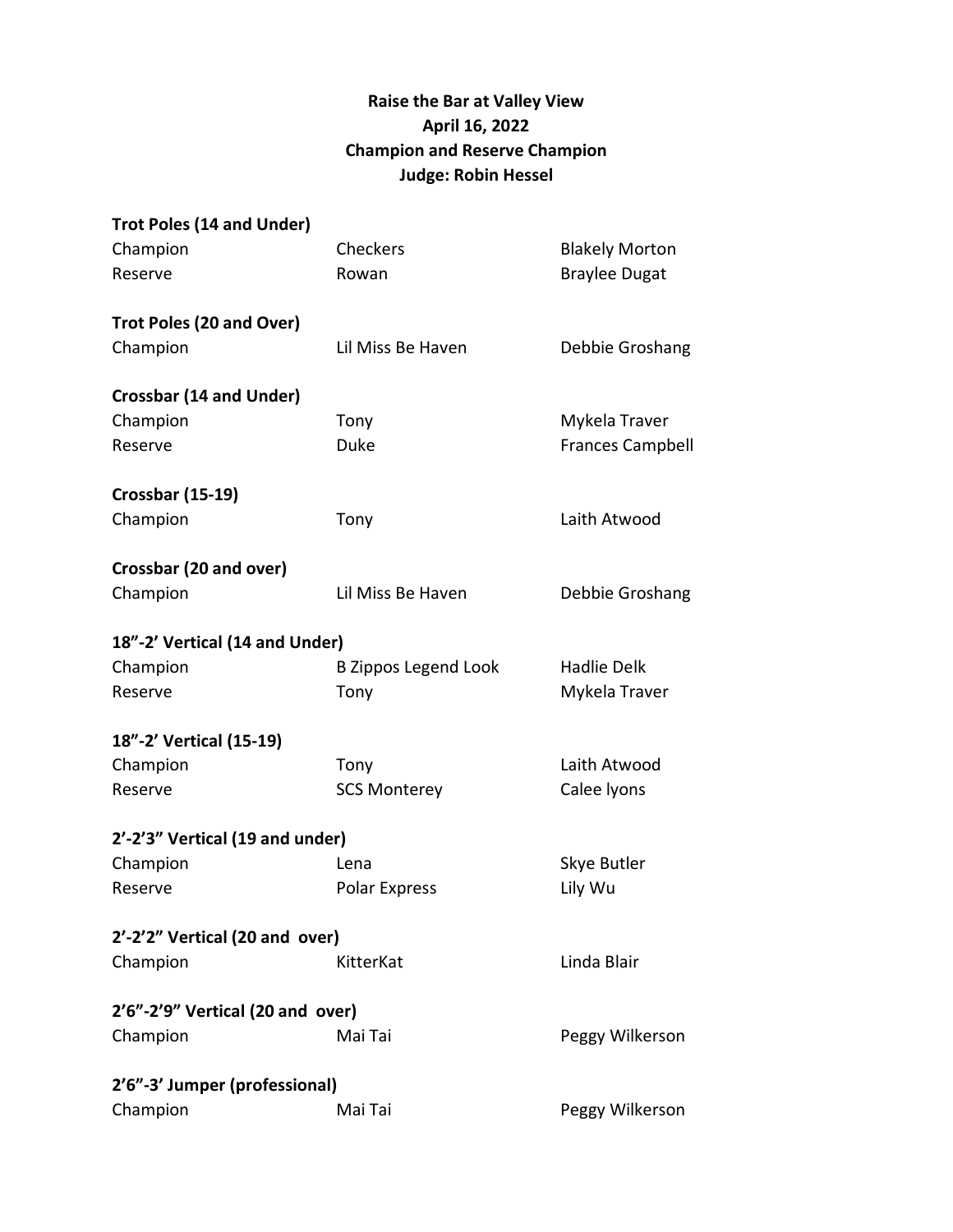| (C) unjudged,                             |                                                 |                                  |                      |     |        |                |
|-------------------------------------------|-------------------------------------------------|----------------------------------|----------------------|-----|--------|----------------|
| 7 Debbie Groshang                         | Lil Miss Bee Haven                              | <b>Trot Pole Warmup</b>          | <b>Adult Amateur</b> | 0.0 | 0.000% |                |
| Trot Pole Hunter I (20 years and over)    |                                                 |                                  |                      |     |        |                |
| (C) Hessel,                               |                                                 |                                  |                      |     |        |                |
| 7 Debbie Groshang                         | Lil Miss Bee Haven                              | <b>Trot Poles Hunter I</b>       | <b>Adult Amateur</b> | 0.0 | 0.000% | -1             |
| Trot Poles Hunter II (20 and over)        |                                                 |                                  |                      |     |        |                |
| (C) Hessel,                               |                                                 |                                  |                      |     |        |                |
| 7 Debbie Groshang                         | Lil Miss Bee Haven                              | <b>Trot Pole Hunter II</b>       | <b>Adult Amateur</b> | 0.0 | 0.000% |                |
| Trot Pole Warm Up (14 and under)          |                                                 |                                  |                      |     |        |                |
| (C) unjudged,                             |                                                 |                                  |                      |     |        |                |
| 9 Braylee Dugat                           | Rowan                                           | <b>Trot Pole Warmup</b>          | JR/YR                | 0.0 | 0.000% |                |
| 8 Blakely Morton                          | Checkers                                        | <b>Trot Pole Warmup</b>          | JR/YR                | 0.0 | 0.000% |                |
| Trot Pole Hunter I (14 years and under)   |                                                 |                                  |                      |     |        |                |
| (C) Hessel,                               |                                                 |                                  |                      |     |        |                |
| 8 Blakely Morton                          | Checkers                                        | <b>Trot Poles Hunter I</b>       | JR/YR                | 0.0 | 0.000% | 1              |
| 9 Braylee Dugat                           | Rowan                                           | <b>Trot Poles Hunter I</b>       | JR/YR                | 0.0 | 0.000% | $\overline{2}$ |
| Trot Poles Hunter II (14 years and under) |                                                 |                                  |                      |     |        |                |
| (C) Hessel,                               |                                                 |                                  |                      |     |        |                |
| 8 Blakely Morton                          | Checkers                                        | <b>Trot Pole Hunter II</b>       | JR/YR                | 0.0 | 0.000% | 1              |
| 9 Braylee Dugat                           | Rowan                                           | <b>Trot Pole Hunter II</b>       | JR/YR                | 0.0 | 0.000% | $\overline{2}$ |
|                                           | Trot Pole Equitation Over Fences (14 and under) |                                  |                      |     |        |                |
| (C) Hessel,                               |                                                 |                                  |                      |     |        |                |
| 9 Braylee Dugat                           | Rowan                                           | <b>Trot Pole Equitation OF</b>   | JR/YR                | 0.0 | 0.000% | 1              |
| 8 Blakely Morton                          | Checkers                                        | <b>Trot Pole Equitation OF</b>   | JR/YR                | 0.0 | 0.000% | $\overline{2}$ |
|                                           | Trot Poles Hunter Under Saddle (14 and under)   |                                  |                      |     |        |                |
| (C) Hessel,                               |                                                 |                                  |                      |     |        |                |
| 8 Blakely Morton                          | Checkers                                        | <b>Trot Pole Hunter US</b>       | JR/YR                | 0.0 | 0.000% | 1              |
| 9 Braylee Dugat                           | Rowan                                           | <b>Trot Pole Hunter US</b>       | JR/YR                | 0.0 | 0.000% | $\overline{2}$ |
|                                           | Trot Poles Flat Equitation (14 years and under) |                                  |                      |     |        |                |
| (C) Hessel,                               |                                                 |                                  |                      |     |        |                |
| 9 Braylee Dugat                           | Rowan                                           | <b>Trot Pole Flat Equitation</b> | JR/YR                | 0.0 | 0.000% | 1              |
| 8 Blakely Morton                          | Checkers                                        | <b>Trot Pole Flat Equitation</b> | JR/YR                | 0.0 | 0.000% | $\overline{2}$ |
| Crossbar Warmup (20 years and over)       |                                                 |                                  |                      |     |        |                |
| (C) unjudged,                             |                                                 |                                  |                      |     |        |                |
| 7 Debbie Groshang                         | Lil Miss Bee Haven                              | Cross Bar Warm Up                | <b>Adult Amateur</b> | 0.0 | 0.000% |                |

## **Trot Pole Warm Up (20 years and over)**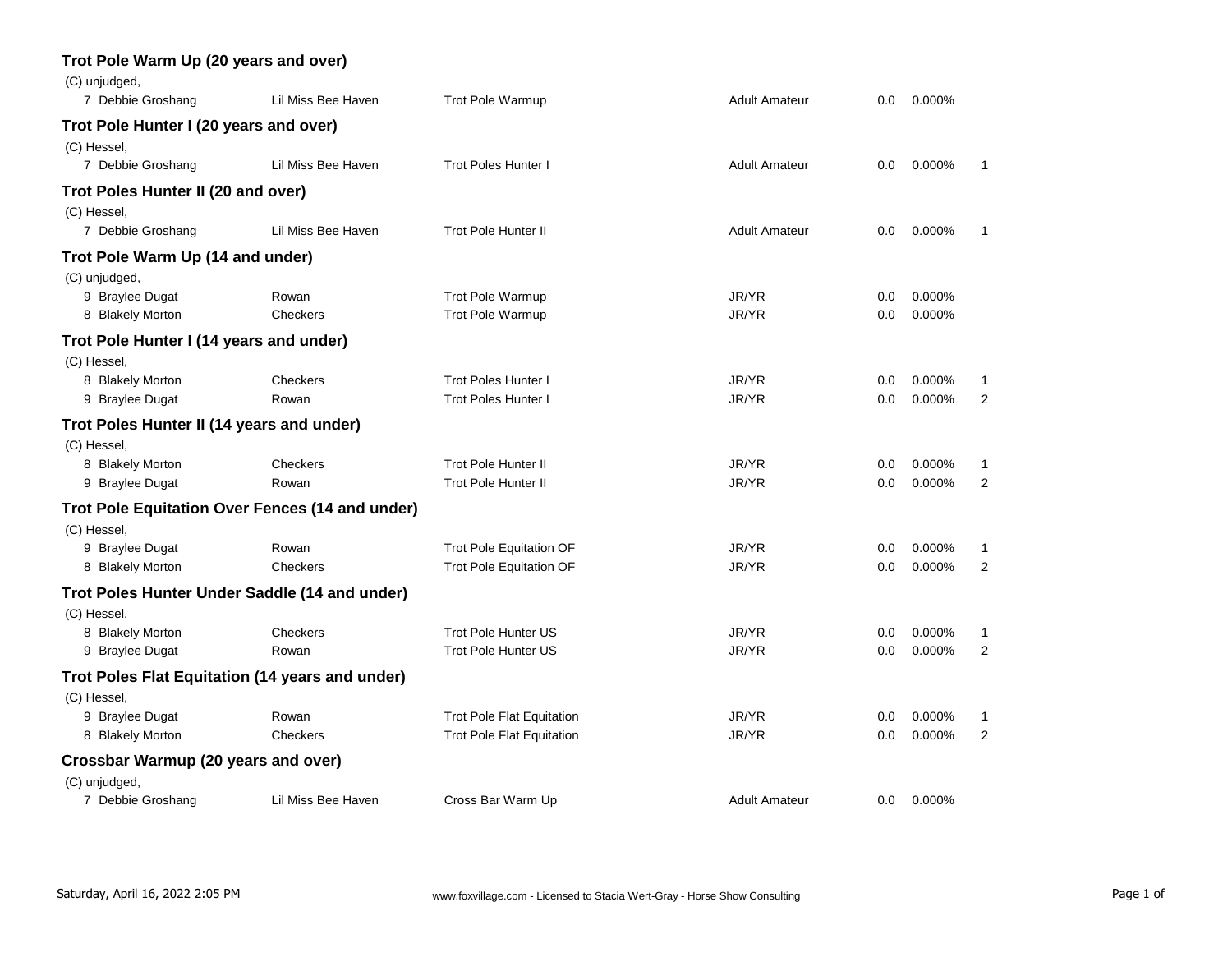| <b>CrossBar Hunter I (20 years and over)</b><br>(C) Hessel, |                                               |                            |                      |     |        |  |
|-------------------------------------------------------------|-----------------------------------------------|----------------------------|----------------------|-----|--------|--|
| 7 Debbie Groshang                                           | Lil Miss Bee Haven                            | Cross Bar Hunter I         | <b>Adult Amateur</b> | 0.0 | 0.000% |  |
| Crossbar Hunter II (20 years and over)<br>(C) Hessel,       |                                               |                            |                      |     |        |  |
| 7 Debbie Groshang                                           | Lil Miss Bee Haven                            | Cross Bar Hunter II        | <b>Adult Amateur</b> | 0.0 | 0.000% |  |
| Crossbar Equitation over fences (20+ years)<br>(C) Hessel,  |                                               |                            |                      |     |        |  |
| 7 Debbie Groshang                                           | Lil Miss Bee Haven                            | Cross Bar Eq OF            | <b>Adult Amateur</b> | 0.0 | 0.000% |  |
| Crossbar Warmup (15-19 years)<br>(C) unjudged,              |                                               |                            |                      |     |        |  |
| 12 Laith Atwood                                             | Tony                                          | Cross Bar Warm Up          | JR/YR                | 0.0 | 0.000% |  |
| CrossBar Hunter I (15-19 years)<br>(C) Hessel,              |                                               |                            |                      |     |        |  |
| 12 Laith Atwood                                             | Tony                                          | Cross Bar Hunter I         | JR/YR                | 0.0 | 0.000% |  |
| <b>Crossbar Hunter II (15-19)</b><br>(C) Hessel,            |                                               |                            |                      |     |        |  |
| 12 Laith Atwood                                             | Tony                                          | <b>Cross Bar Hunter II</b> | JR/YR                | 0.0 | 0.000% |  |
| <b>Crossbar Equitation over fences (15-19 years)</b>        |                                               |                            |                      |     |        |  |
| (C) Hessel,                                                 |                                               |                            |                      |     |        |  |
| 12 Laith Atwood                                             | Tony                                          | Cross Bar Eq OF            | JR/YR                | 0.0 | 0.000% |  |
| (C) Hessel,                                                 | Crossbar Hunter Under Saddle WT (15-19 years) |                            |                      |     |        |  |
| 12 Laith Atwood                                             | Tony                                          | Cross Bar Hunter US        | JR/YR                | 0.0 | 0.000% |  |
| <b>Crossbar Flat Equitation WT (15-19 years)</b>            |                                               |                            |                      |     |        |  |
| (C) Hessel,                                                 |                                               |                            |                      |     |        |  |
| 12 Laith Atwood                                             | Tony                                          | Cross Bar Flat Equitation  | JR/YR                | 0.0 | 0.000% |  |
| <b>Crossbar Warmup (14 and under)</b>                       |                                               |                            |                      |     |        |  |
| (C) unjudged,                                               |                                               |                            |                      |     |        |  |
| 8 Blakely Morton                                            | Checkers                                      | Cross Bar Warm Up          | JR/YR                | 0.0 | 0.000% |  |
| 9 Braylee Dugat                                             | Rowan                                         | Cross Bar Warm Up          | JR/YR                | 0.0 | 0.000% |  |
| 10 Sparrow Enkey                                            | Isabella                                      | Cross Bar Warm Up          | JR/YR                | 0.0 | 0.000% |  |
| 13 Francis Campbell                                         | Duke                                          | Cross Bar Warm Up          | JR/YR                | 0.0 | 0.000% |  |
| 11 Mykela Travar                                            | Tony                                          | Cross Bar Warm Up          | JR/YR                | 0.0 | 0.000% |  |
| CrossBar Hunter I (14 and under)                            |                                               |                            |                      |     |        |  |
| (C) Hessel,                                                 |                                               |                            |                      |     |        |  |
| 8 Blakely Morton                                            | Checkers                                      | Cross Bar Hunter I         | JR/YR                | 0.0 | 0.000% |  |
| 11 Mykela Travar                                            | Tony                                          | Cross Bar Hunter I         | JR/YR                | 0.0 | 0.000% |  |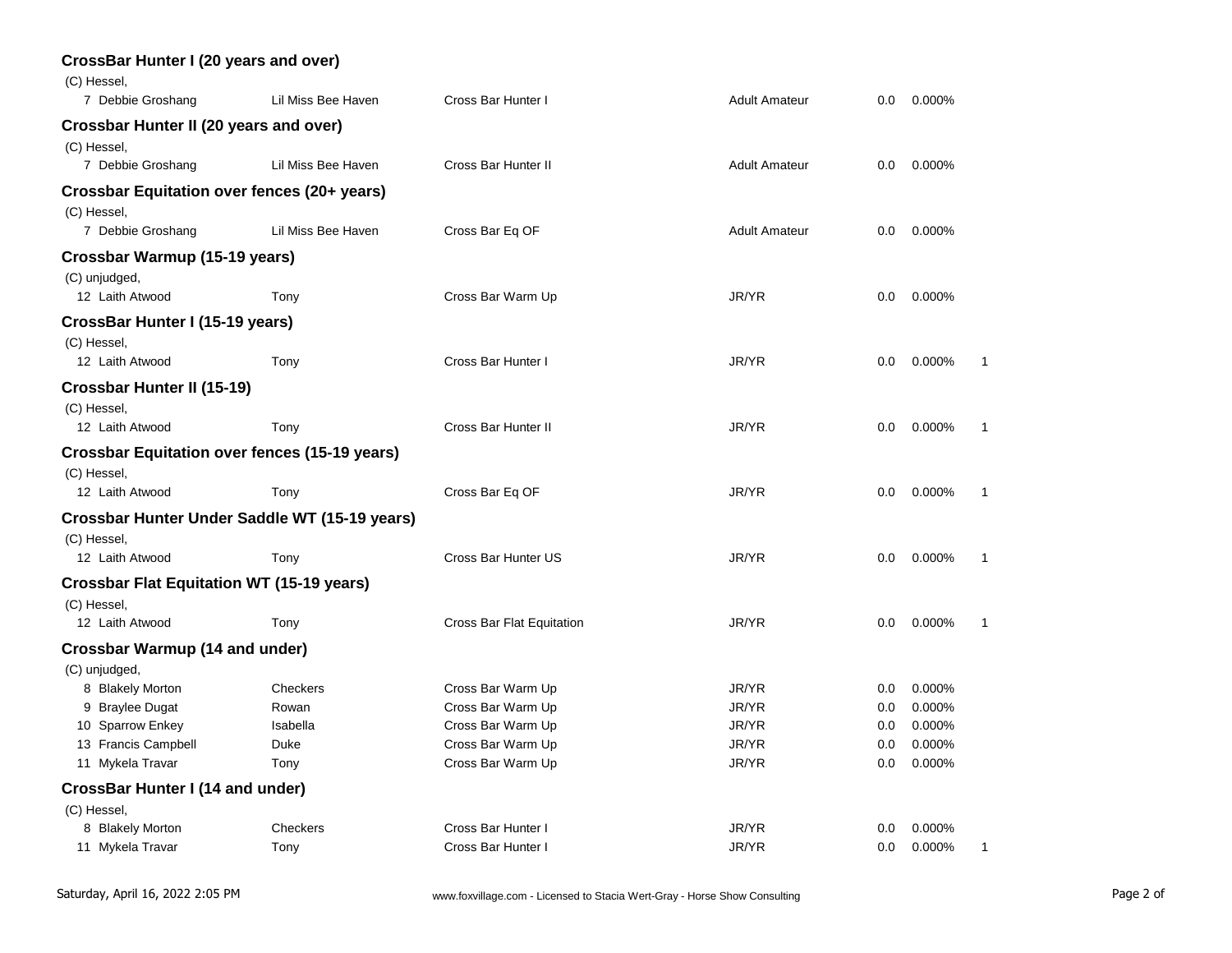| 13 Francis Campbell                     | Duke                                                          | Cross Bar Hunter I         | JR/YR | 0.0 | 0.000% | $\overline{2}$          |
|-----------------------------------------|---------------------------------------------------------------|----------------------------|-------|-----|--------|-------------------------|
| 9 Braylee Dugat                         | Rowan                                                         | Cross Bar Hunter I         | JR/YR | 0.0 | 0.000% | 3                       |
| 10 Sparrow Enkey                        | Isabella                                                      | Cross Bar Hunter I         | JR/YR | 0.0 | 0.000% | 4                       |
| Crossbar Hunter II (14 years and under) |                                                               |                            |       |     |        |                         |
| (C) Hessel,                             |                                                               |                            |       |     |        |                         |
| 8 Blakely Morton                        | Checkers                                                      | Cross Bar Hunter II        | JR/YR | 0.0 | 0.000% |                         |
| 13 Francis Campbell                     | Duke                                                          | Cross Bar Hunter II        | JR/YR | 0.0 | 0.000% | 1                       |
| 10 Sparrow Enkey                        | Isabella                                                      | Cross Bar Hunter II        | JR/YR | 0.0 | 0.000% | $\overline{\mathbf{c}}$ |
| 11 Mykela Travar                        | Tony                                                          | Cross Bar Hunter II        | JR/YR | 0.0 | 0.000% | 3                       |
| 9 Braylee Dugat                         | Rowan                                                         | <b>Cross Bar Hunter II</b> | JR/YR | 0.0 | 0.000% | 4                       |
|                                         | <b>Crossbar Equitation over fences (14 years &amp; under)</b> |                            |       |     |        |                         |
| (C) Hessel,                             |                                                               |                            |       |     |        |                         |
| 8 Blakely Morton                        | Checkers                                                      | Cross Bar Eq OF            | JR/YR | 0.0 | 0.000% |                         |
| 11 Mykela Travar                        | Tony                                                          | Cross Bar Eq OF            | JR/YR | 0.0 | 0.000% | 1                       |
| 10 Sparrow Enkey                        | Isabella                                                      | Cross Bar Eq OF            | JR/YR | 0.0 | 0.000% | $\overline{2}$          |
| 13 Francis Campbell                     | Duke                                                          | Cross Bar Eq OF            | JR/YR | 0.0 | 0.000% | 3                       |
| 9 Braylee Dugat                         | Rowan                                                         | Cross Bar Eq OF            | JR/YR | 0.0 | 0.000% | 4                       |
|                                         | <b>Crossbar Hunter Under Saddle WT (14 and under)</b>         |                            |       |     |        |                         |
| (C) Hessel,                             |                                                               |                            |       |     |        |                         |
| 8 Blakely Morton                        | Checkers                                                      | Cross Bar Hunter US        | JR/YR | 0.0 | 0.000% |                         |
| 11 Mykela Travar                        | Tony                                                          | Cross Bar Hunter US        | JR/YR | 0.0 | 0.000% | 1                       |
| 10 Sparrow Enkey                        | Isabella                                                      | Cross Bar Hunter US        | JR/YR | 0.0 | 0.000% | $\overline{2}$          |
| 13 Francis Campbell                     | Duke                                                          | Cross Bar Hunter US        | JR/YR | 0.0 | 0.000% | 3                       |
| 9 Braylee Dugat                         | Rowan                                                         | Cross Bar Hunter US        | JR/YR | 0.0 | 0.000% | 4                       |
|                                         | <b>Crossbar Flat Equitation WT (14 and under)</b>             |                            |       |     |        |                         |
| (C) Hessel,                             |                                                               |                            |       |     |        |                         |
| 8 Blakely Morton                        | Checkers                                                      | Cross Bar Flat Equitation  | JR/YR | 0.0 | 0.000% |                         |
| 11 Mykela Travar                        | Tony                                                          | Cross Bar Flat Equitation  | JR/YR | 0.0 | 0.000% | 1                       |
| 10 Sparrow Enkey                        | Isabella                                                      | Cross Bar Flat Equitation  | JR/YR | 0.0 | 0.000% | $\overline{2}$          |
| 13 Francis Campbell                     | Duke                                                          | Cross Bar Flat Equitation  | JR/YR | 0.0 | 0.000% | 3                       |
| 9 Braylee Dugat                         | Rowan                                                         | Cross Bar Flat Equitation  | JR/YR | 0.0 | 0.000% | 4                       |
|                                         | 18"-2' Vertical Hunter Warmup (15-19 years)                   |                            |       |     |        |                         |
| (C) unjudged,                           |                                                               |                            |       |     |        |                         |
| 12 Laith Atwood                         | Tony                                                          | 18"-2' Hunter WarmUp       | JR/YR | 0.0 | 0.000% |                         |
| 3 Skye Butler                           | Lancer                                                        | 18"-2' Hunter WarmUp       | JR/YR | 0.0 | 0.000% |                         |
| 17 Calee Lyons                          | <b>SCS Monterey</b>                                           | 18"-2' Hunter WarmUp       | JR/YR | 0.0 | 0.000% |                         |
| 18"-2' Vertical Hunter I (15-19 years)  |                                                               |                            |       |     |        |                         |
| (C) Hessel,                             |                                                               |                            |       |     |        |                         |
| 12 Laith Atwood                         | Tony                                                          | 18"-2' Hunter I            | JR/YR | 0.0 | 0.000% | 1                       |
| 3 Skye Butler                           | Lancer                                                        | 18"-2' Hunter I            | JR/YR | 0.0 | 0.000% | $\overline{2}$          |
|                                         |                                                               |                            |       |     |        |                         |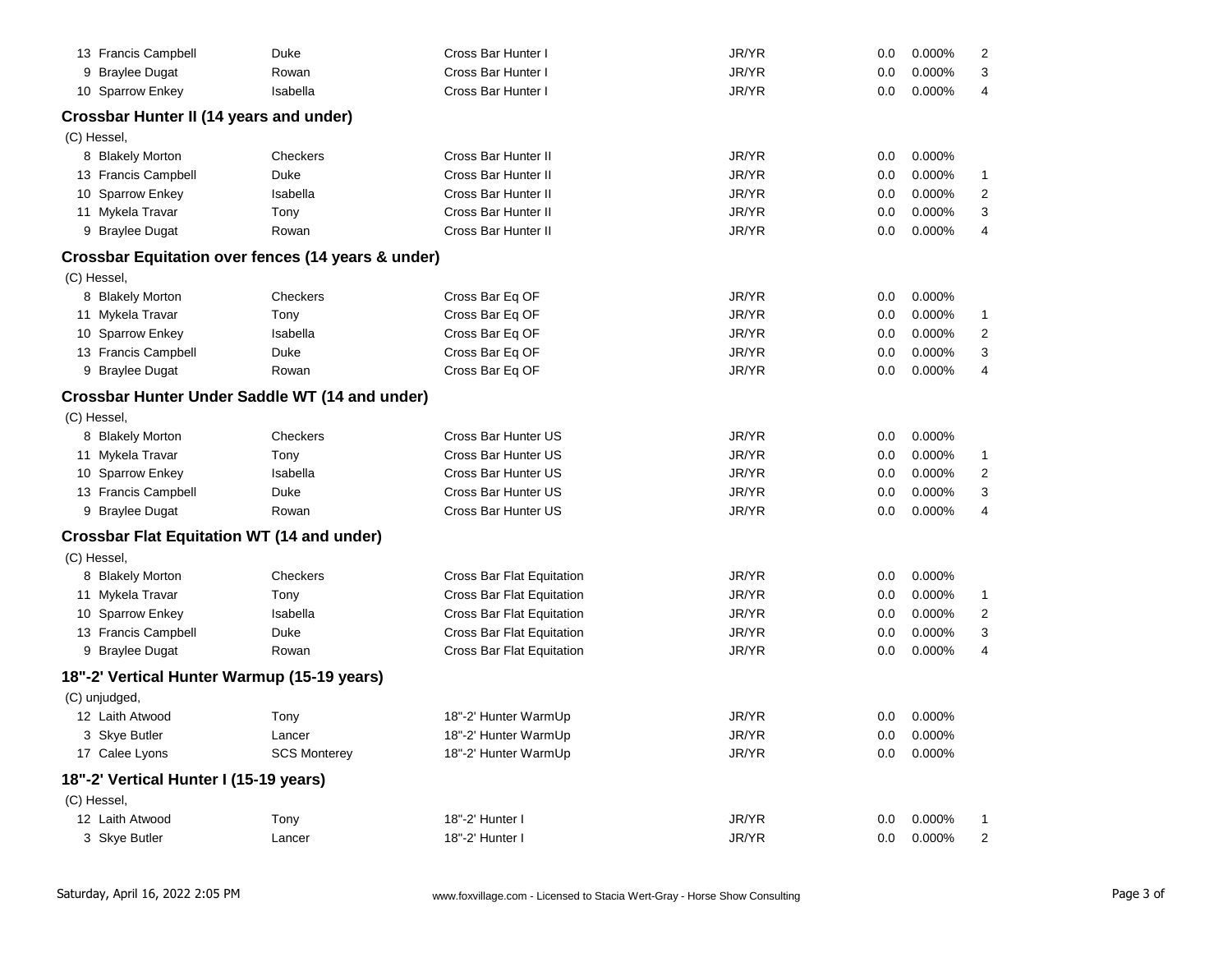| 17 Calee Lyons                                 | <b>SCS Monterey</b>                                | 18"-2' Hunter I            | JR/YR | 0.0     | 0.000% | 3              |
|------------------------------------------------|----------------------------------------------------|----------------------------|-------|---------|--------|----------------|
| 18"-2' Vertical Hunter II (15-19 years)        |                                                    |                            |       |         |        |                |
| (C) Hessel,                                    |                                                    |                            |       |         |        |                |
| 12 Laith Atwood                                | Tony                                               | 18"-2' Hunter OII          | JR/YR | 0.0     | 0.000% | $\mathbf{1}$   |
| 17 Calee Lyons                                 | <b>SCS Monterey</b>                                | 18"-2' Hunter OII          | JR/YR | 0.0     | 0.000% | 2              |
| 3 Skye Butler                                  | Lancer                                             | 18"-2' Hunter OII          | JR/YR | 0.0     | 0.000% | 3              |
| 18"-2' Vertical Equitation OF (15-19 years)    |                                                    |                            |       |         |        |                |
| (C) Hessel,                                    |                                                    |                            |       |         |        |                |
| 3 Skye Butler                                  | Lancer                                             | 18"-2' Equitation OF       | JR/YR | 0.0     | 0.000% |                |
| 12 Laith Atwood                                | Tony                                               | 18"-2' Equitation OF       | JR/YR | 0.0     | 0.000% | 1              |
| 17 Calee Lyons                                 | <b>SCS Monterey</b>                                | 18"-2' Equitation OF       | JR/YR | 0.0     | 0.000% | $\overline{2}$ |
| 18"-2' Vertical Hunter US WT (15-19 Years)     |                                                    |                            |       |         |        |                |
| (C) Hessel,                                    |                                                    |                            |       |         |        |                |
| 3 Skye Butler                                  | Lancer                                             | 18"-2' Hunter Under Saddle | JR/YR | 0.0     | 0.000% |                |
| 17 Calee Lyons                                 | <b>SCS Monterey</b>                                | 18"-2' Hunter Under Saddle | JR/YR | 0.0     | 0.000% | 1              |
| 12 Laith Atwood                                | Tony                                               | 18"-2' Hunter Under Saddle | JR/YR | 0.0     | 0.000% | 2              |
|                                                | 18"-2' Vertical Flat Equitation WT (15-19 years)   |                            |       |         |        |                |
| (C) Hessel,                                    |                                                    |                            |       |         |        |                |
| 3 Skye Butler                                  | Lancer                                             | 18"-2' Flat Equitation     | JR/YR | 0.0     | 0.000% |                |
| 12 Laith Atwood                                | Tony                                               | 18"-2' Flat Equitation     | JR/YR | 0.0     | 0.000% | 1              |
| 17 Calee Lyons                                 | <b>SCS Monterey</b>                                | 18"-2' Flat Equitation     | JR/YR | 0.0     | 0.000% | 2              |
|                                                | 18"-2' Vertical Hunter Warmup (14 years and under) |                            |       |         |        |                |
| (C) unjudged,                                  |                                                    |                            |       |         |        |                |
| 16 Addison Milligan                            | Handmade Ruby Slippers                             | 18"-2' Hunter WarmUp       | JR/YR | 0.0     | 0.000% |                |
| 18 Hadlie Delk                                 | <b>B Zippos Legend Look</b>                        | 18"-2' Hunter WarmUp       | JR/YR | 0.0     | 0.000% |                |
| 10 Sparrow Enkey                               | Isabella                                           | 18"-2' Hunter WarmUp       | JR/YR | 0.0     | 0.000% |                |
| 13 Francis Campbell                            | Duke                                               | 18"-2' Hunter WarmUp       | JR/YR | 0.0     | 0.000% |                |
| 11 Mykela Travar                               | Tony                                               | 18"-2' Hunter WarmUp       | JR/YR | 0.0     | 0.000% |                |
| 18"-2' Vertical Hunter I (14 years and under)  |                                                    |                            |       |         |        |                |
| (C) Hessel,                                    |                                                    |                            |       |         |        |                |
| 18 Hadlie Delk                                 | <b>B Zippos Legend Look</b>                        | 18"-2' Hunter I            | JR/YR | 0.0     | 0.000% | $\mathbf{1}$   |
| 11 Mykela Travar                               | Tony                                               | 18"-2' Hunter I            | JR/YR | 0.0     | 0.000% | 2              |
| 10 Sparrow Enkey                               | Isabella                                           | 18"-2' Hunter I            | JR/YR | 0.0     | 0.000% | 3              |
| 13 Francis Campbell                            | Duke                                               | 18"-2' Hunter I            | JR/YR | 0.0     | 0.000% | 4              |
| 16 Addison Milligan                            | Handmade Ruby Slippers                             | 18"-2' Hunter I            | JR/YR | $0.0\,$ | 0.000% | 5              |
| 18"-2' Vertical Hunter II (14 years and under) |                                                    |                            |       |         |        |                |
| (C) Hessel,                                    |                                                    |                            |       |         |        |                |
| 18 Hadlie Delk                                 | <b>B Zippos Legend Look</b>                        | 18"-2' Hunter Oll          | JR/YR | 0.0     | 0.000% | $\mathbf{1}$   |
| 11 Mykela Travar                               | Tony                                               | 18"-2' Hunter Oll          | JR/YR | 0.0     | 0.000% | 2              |
| 16 Addison Milligan                            | Handmade Ruby Slippers                             | 18"-2' Hunter Oll          | JR/YR | 0.0     | 0.000% | 3              |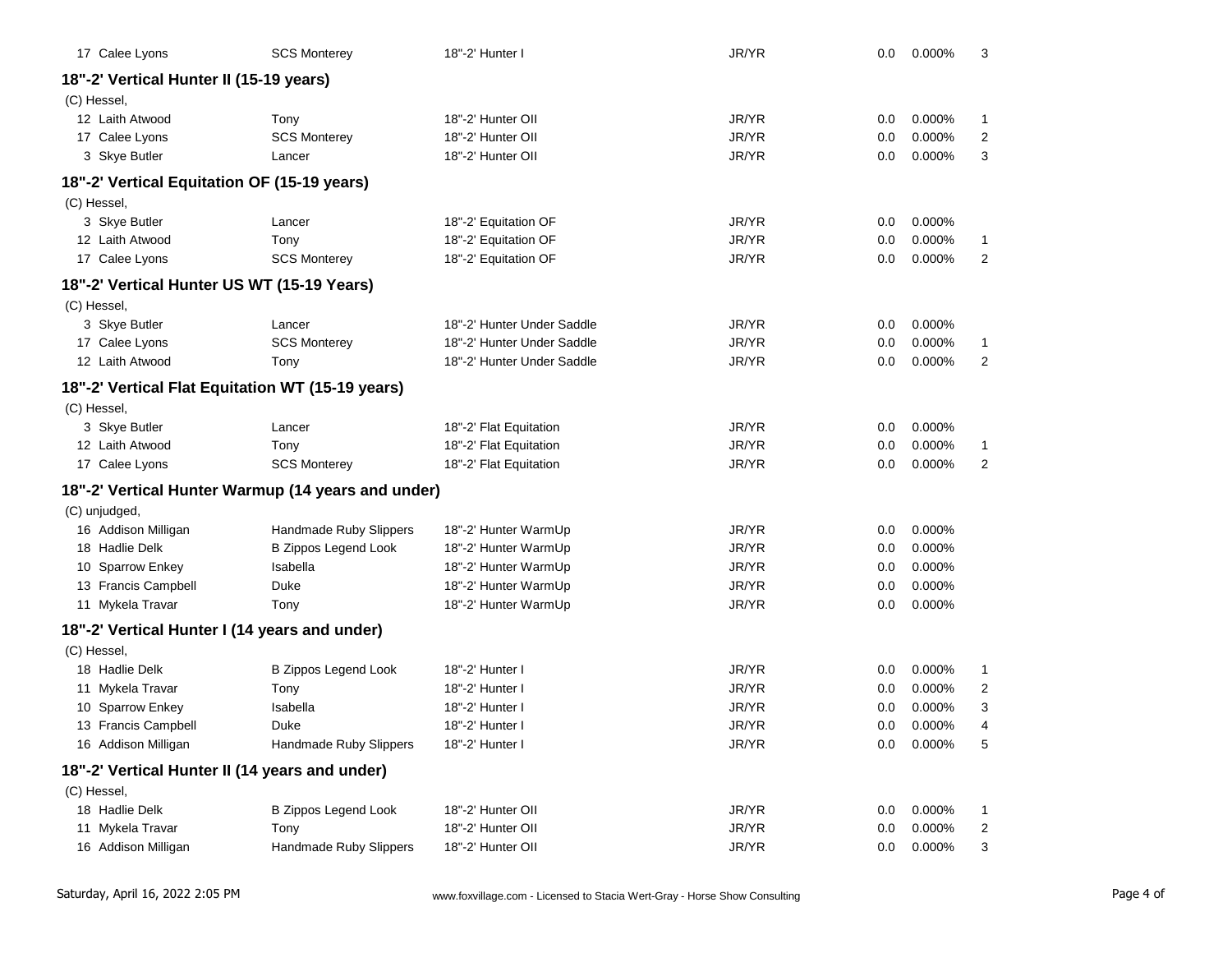| 13 Francis Campbell                                | Duke                        | 18"-2' Hunter OII          | JR/YR                | 0.0     | 0.000% | 4                |
|----------------------------------------------------|-----------------------------|----------------------------|----------------------|---------|--------|------------------|
| 10 Sparrow Enkey                                   | Isabella                    | 18"-2' Hunter OII          | JR/YR                | 0.0     | 0.000% | 5                |
| 18"-2' Vertical Equitation OF (14 years and under) |                             |                            |                      |         |        |                  |
| (C) Hessel,                                        |                             |                            |                      |         |        |                  |
| 11 Mykela Travar                                   | Tony                        | 18"-2' Equitation OF       | JR/YR                | 0.0     | 0.000% | 1                |
| 18 Hadlie Delk                                     | <b>B Zippos Legend Look</b> | 18"-2' Equitation OF       | JR/YR                | 0.0     | 0.000% | $\boldsymbol{2}$ |
| 16 Addison Milligan                                | Handmade Ruby Slippers      | 18"-2' Equitation OF       | JR/YR                | 0.0     | 0.000% | 3                |
| 10 Sparrow Enkey                                   | Isabella                    | 18"-2' Equitation OF       | JR/YR                | 0.0     | 0.000% | 4                |
| 13 Francis Campbell                                | Duke                        | 18"-2' Equitation OF       | JR/YR                | 0.0     | 0.000% | 5                |
| 18"-2' Vertical Hunter US WT (14 years and under)  |                             |                            |                      |         |        |                  |
| (C) Hessel,                                        |                             |                            |                      |         |        |                  |
| 18 Hadlie Delk                                     | <b>B Zippos Legend Look</b> | 18"-2' Hunter Under Saddle | JR/YR                | 0.0     | 0.000% | 1                |
| 16 Addison Milligan                                | Handmade Ruby Slippers      | 18"-2' Hunter Under Saddle | JR/YR                | 0.0     | 0.000% | $\overline{2}$   |
| 11 Mykela Travar                                   | Tony                        | 18"-2' Hunter Under Saddle | JR/YR                | 0.0     | 0.000% | 3                |
| 13 Francis Campbell                                | Duke                        | 18"-2' Hunter Under Saddle | JR/YR                | 0.0     | 0.000% | 4                |
| 10 Sparrow Enkey                                   | Isabella                    | 18"-2' Hunter Under Saddle | JR/YR                | 0.0     | 0.000% | 5                |
| 18"-2' Vertical Flat Equitation WT (14 and under)  |                             |                            |                      |         |        |                  |
| (C) Hessel,                                        |                             |                            |                      |         |        |                  |
| 11 Mykela Travar                                   | Tony                        | 18"-2' Flat Equitation     | JR/YR                | 0.0     | 0.000% | 1                |
| 18 Hadlie Delk                                     | <b>B Zippos Legend Look</b> | 18"-2' Flat Equitation     | JR/YR                | 0.0     | 0.000% | 2                |
| 10 Sparrow Enkey                                   | Isabella                    | 18"-2' Flat Equitation     | JR/YR                | 0.0     | 0.000% | 3                |
| 13 Francis Campbell                                | <b>Duke</b>                 | 18"-2' Flat Equitation     | JR/YR                | 0.0     | 0.000% | 4                |
| 16 Addison Milligan                                | Handmade Ruby Slippers      | 18"-2' Flat Equitation     | JR/YR                | 0.0     | 0.000% | 5                |
| 2'-2'3" Vertical Warm Up (20 years and older)      |                             |                            |                      |         |        |                  |
| (C) unjudged,                                      |                             |                            |                      |         |        |                  |
| 5 Linda Blair                                      | KitterKat                   | 2-2'3" Hunter Warm Up      | <b>Adult Amateur</b> | 0.0     | 0.000% |                  |
| 2'-2'3" Vertical Hunter I (20 years and up)        |                             |                            |                      |         |        |                  |
| (C) Hessel,                                        |                             |                            |                      |         |        |                  |
| 5 Linda Blair                                      | KitterKat                   | 2-2'3" Hunter I            | <b>Adult Amateur</b> | 0.0     | 0.000% | 1                |
| 2'-2'3" Vertical Hunter II (20 years and older)    |                             |                            |                      |         |        |                  |
| (C) Hessel,                                        |                             |                            |                      |         |        |                  |
| 5 Linda Blair                                      | KitterKat                   | 2-2'3" Hunter II           | <b>Adult Amateur</b> | 0.0     | 0.000% | 1                |
| 2'-2'3' Equitation Over Fences (20 years and over) |                             |                            |                      |         |        |                  |
| (C) Hessel,                                        |                             |                            |                      |         |        |                  |
| 5 Linda Blair                                      | KitterKat                   | 2-2'3" Equitation OF       | <b>Adult Amateur</b> | 0.0     | 0.000% | 1                |
| 2'-2'3' Hunter Under Saddle (20 years and older)   |                             |                            |                      |         |        |                  |
| (C) Hessel,                                        |                             |                            |                      |         |        |                  |
| 5 Linda Blair                                      | KitterKat                   | 2-2'3" Hunter US           | <b>Adult Amateur</b> | $0.0\,$ | 0.000% | 1                |
|                                                    |                             |                            |                      |         |        |                  |